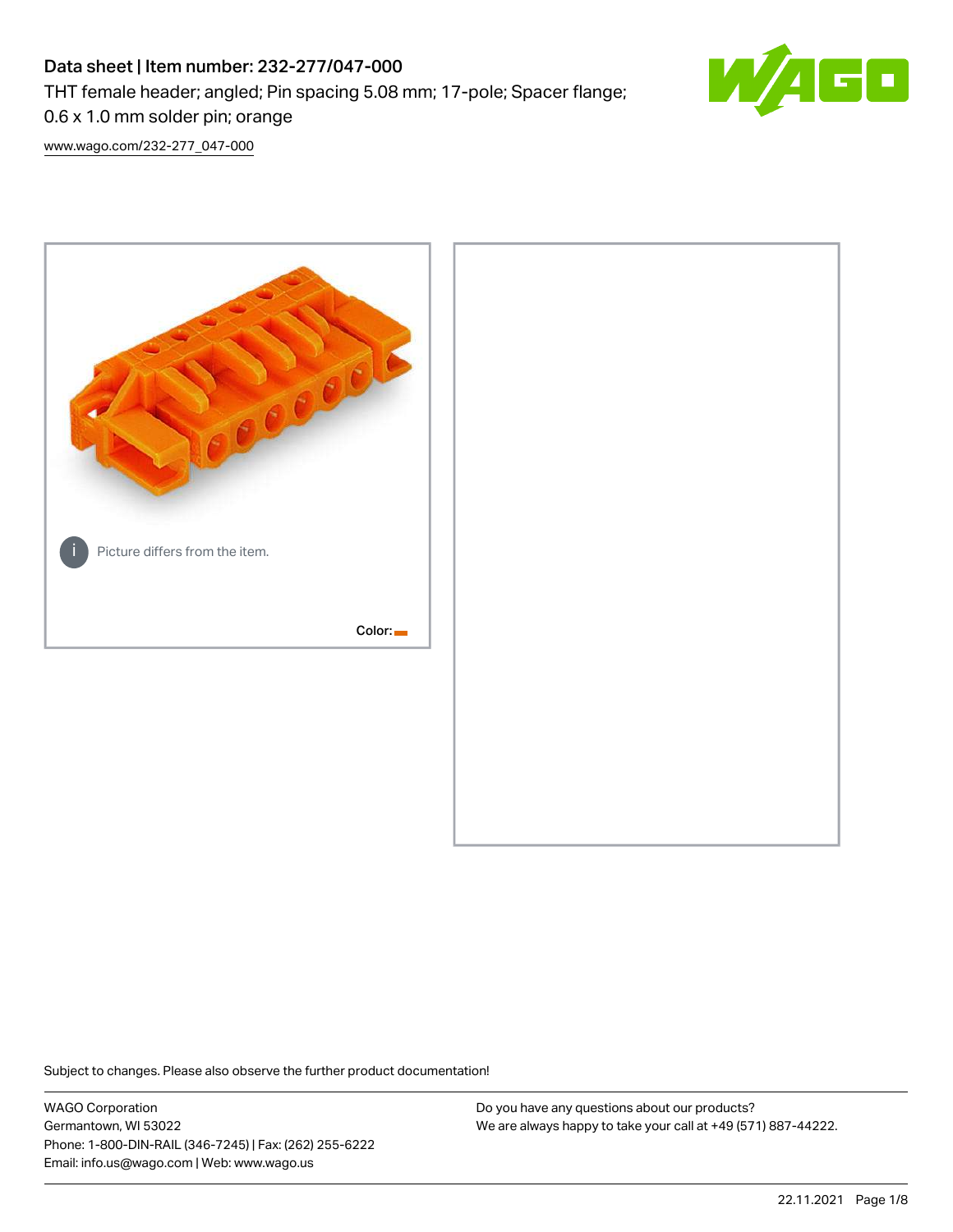[www.wago.com/232-277\\_047-000](http://www.wago.com/232-277_047-000)



Dimensions in mm L = pole no. x pin spacing

 $L_1 = L + 3$  mm

 $L_2 = L + 8.8$  mm

 $L_3 = L + 14.8$  mm

2- to 3-pole female connectors – one latch only

### Item description

**Horizontal or vertical PCB mounting via straight or angled solder pins** 

Subject to changes. Please also observe the further product documentation! For board-to-board and board-to-wire connections

WAGO Corporation Germantown, WI 53022 Phone: 1-800-DIN-RAIL (346-7245) | Fax: (262) 255-6222 Email: info.us@wago.com | Web: www.wago.us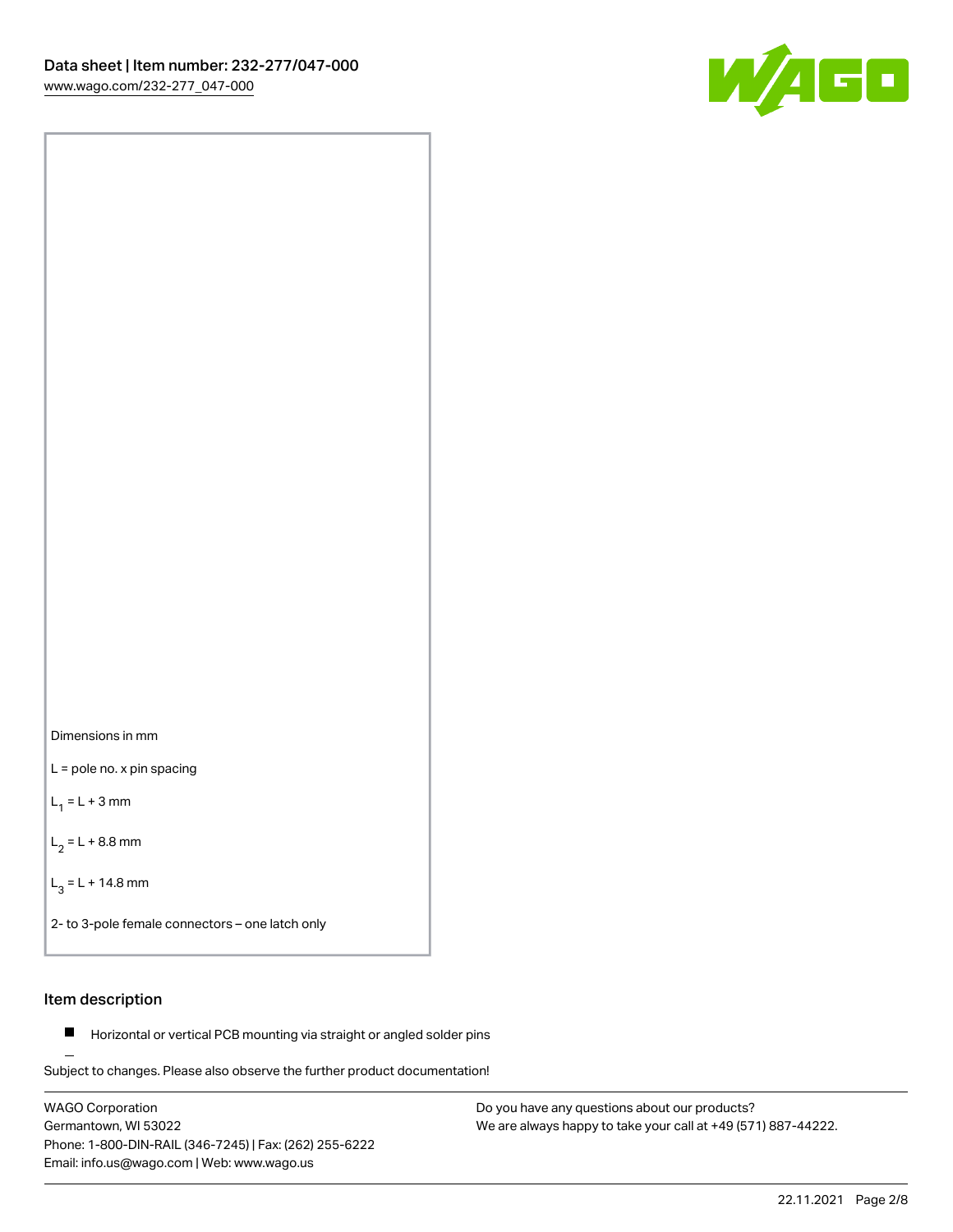

- For board-to-board and board-to-wire connections
- $\blacksquare$ Touch-proof PCB outputs
- $\blacksquare$ Easy-to-identify PCB inputs and outputs
- $\blacksquare$ With coding fingers

#### Data **Notes**

| Safety information 1 | The <i>MCS – MULTI CONNECTION SYSTEM</i> includes connectors<br>without breaking capacity in accordance with DIN EN 61984. When<br>used as intended, these connectors must not be connected<br>/disconnected when live or under load. The circuit design should<br>ensure header pins, which can be touched, are not live when<br>unmated. |
|----------------------|--------------------------------------------------------------------------------------------------------------------------------------------------------------------------------------------------------------------------------------------------------------------------------------------------------------------------------------------|
| Variants:            | Other pole numbers<br>3.8 mm pin projection for male headers with straight solder pins<br>Gold-plated or partially gold-plated contact surfaces<br>Other versions (or variants) can be requested from WAGO Sales or<br>configured at https://configurator.wago.com/                                                                        |

# Electrical data

#### IEC Approvals

| Ratings per                 | IEC/EN 60664-1                                                        |
|-----------------------------|-----------------------------------------------------------------------|
| Rated voltage (III / 3)     | 320 V                                                                 |
| Rated surge voltage (III/3) | 4 <sub>k</sub> V                                                      |
| Rated voltage (III/2)       | 320 V                                                                 |
| Rated surge voltage (III/2) | 4 <sub>k</sub> V                                                      |
| Nominal voltage (II/2)      | 630 V                                                                 |
| Rated surge voltage (II/2)  | 4 <sub>kV</sub>                                                       |
| Rated current               | 12A                                                                   |
| Legend (ratings)            | $(III / 2)$ $\triangle$ Overvoltage category III / Pollution degree 2 |

#### UL Approvals

| Approvals per                  | UL 1059 |
|--------------------------------|---------|
| Rated voltage UL (Use Group B) | 300 V   |
| Rated current UL (Use Group B) | 15 A    |
| Rated voltage UL (Use Group D) | 300 V   |
| Rated current UL (Use Group D) | 10 A    |

Subject to changes. Please also observe the further product documentation!

| <b>WAGO Corporation</b>                                | Do you have any questions about our products?                 |
|--------------------------------------------------------|---------------------------------------------------------------|
| Germantown, WI 53022                                   | We are always happy to take your call at +49 (571) 887-44222. |
| Phone: 1-800-DIN-RAIL (346-7245)   Fax: (262) 255-6222 |                                                               |
| Email: info.us@wago.com   Web: www.wago.us             |                                                               |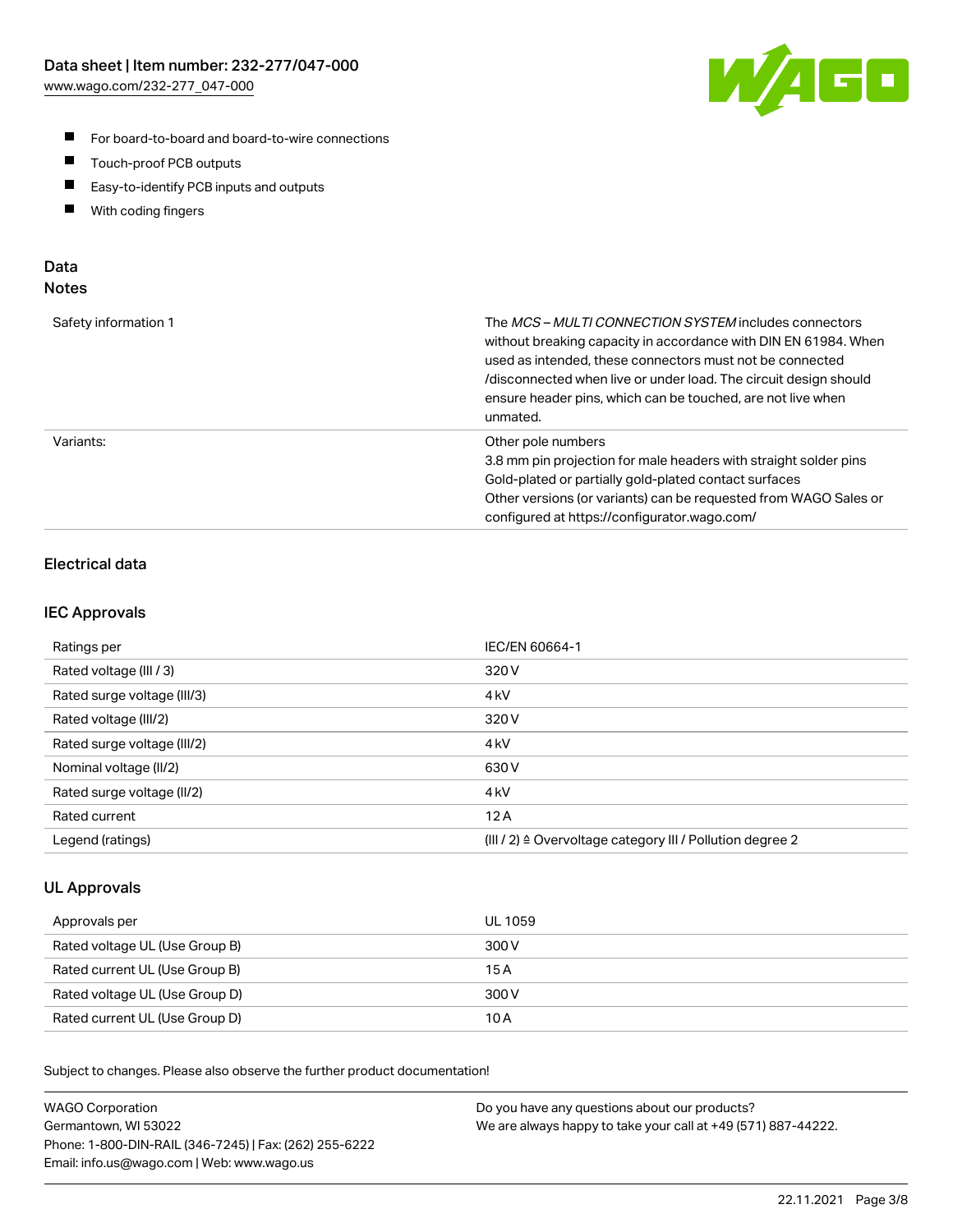WAGO

### Ratings per UL

| Rated voltage UL 1977 | soo v<br>วบบ<br>. |
|-----------------------|-------------------|
| Rated current UL 1977 | --                |
|                       | . J <i>r</i>      |

### CSA Approvals

| Approvals per                   | CSA   |
|---------------------------------|-------|
| Rated voltage CSA (Use Group B) | 300 V |
| Rated current CSA (Use Group B) | 15 A  |
| Rated voltage CSA (Use Group D) | 300 V |
| Rated current CSA (Use Group D) | 10 A  |

#### Connection data

| Total number of potentials |  |
|----------------------------|--|
| Number of connection types |  |
| Number of levels           |  |

#### Connection 1

| Number of poles | - - |
|-----------------|-----|
|                 |     |

# Physical data

| Pin spacing                          | 5.08 mm / 0.2 inch         |
|--------------------------------------|----------------------------|
| Width                                | 101.16 mm / 3.983 inch     |
| Height                               | 16.6 mm / 0.654 inch       |
| Height from the surface              | 11.6 mm / 0.457 inch       |
| Depth                                | 18.25 mm / 0.719 inch      |
| Solder pin length                    | $5 \,\mathrm{mm}$          |
| Solder pin dimensions                | $0.6 \times 1$ mm          |
| Drilled hole diameter with tolerance | $1.3$ <sup>(+0.1)</sup> mm |

# Mechanical data

| Mounting type | Mounting flange             |
|---------------|-----------------------------|
| Mounting type | Flush feed-through mounting |
|               | Panel mounting              |

Subject to changes. Please also observe the further product documentation!

| <b>WAGO Corporation</b>                                | Do you have any questions about our products?                 |
|--------------------------------------------------------|---------------------------------------------------------------|
| Germantown, WI 53022                                   | We are always happy to take your call at +49 (571) 887-44222. |
| Phone: 1-800-DIN-RAIL (346-7245)   Fax: (262) 255-6222 |                                                               |
| Email: info.us@wago.com   Web: www.wago.us             |                                                               |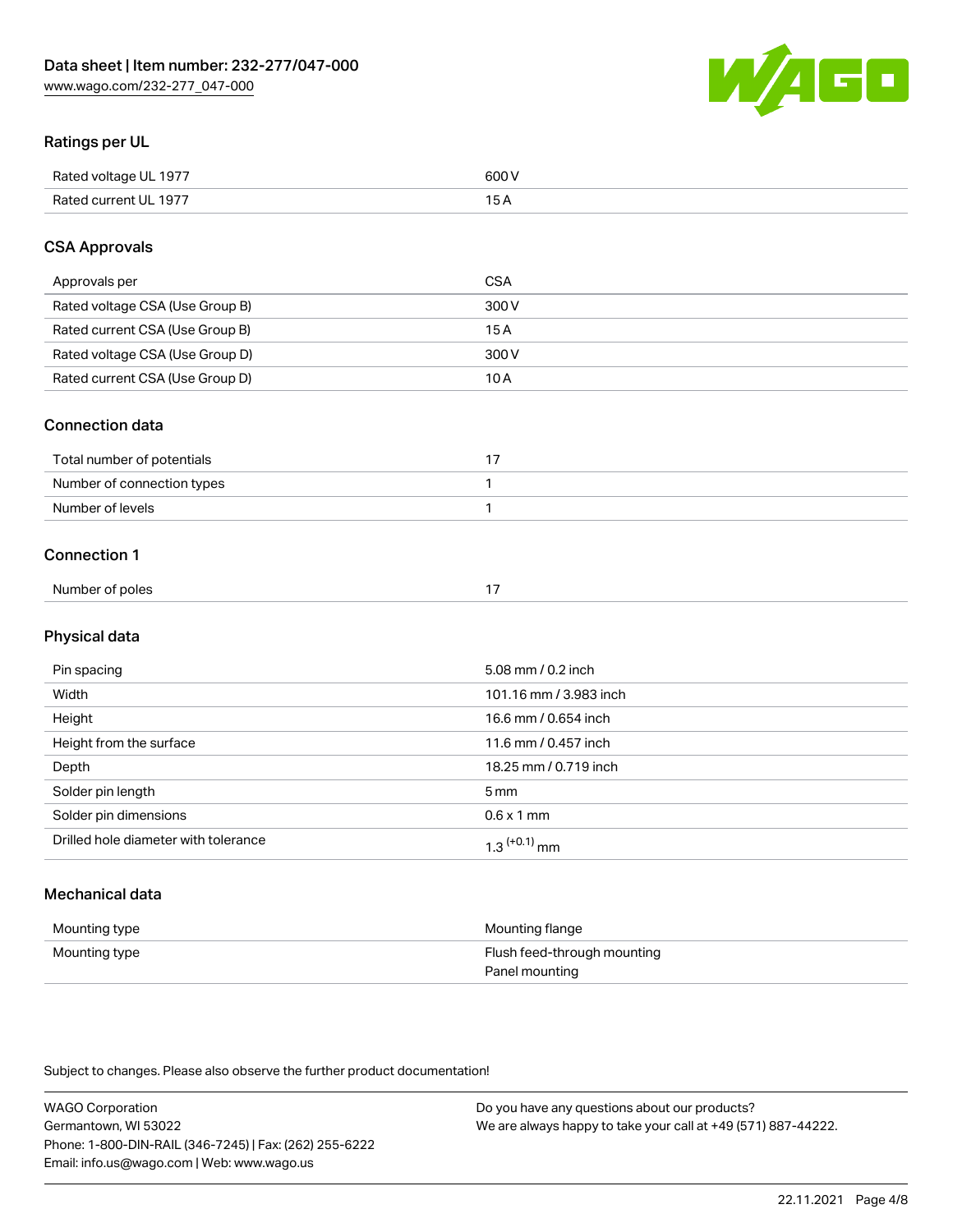

#### Plug-in connection

| Contact type (pluggable connector) | Female header |
|------------------------------------|---------------|
| Connector (connection type)        | for PCB       |
| Mismating protection               | No            |
| Mating direction to the PCB        | 0°            |
| Locking of plug-in connection      | Without       |

## PCB contact

| PCB Contact                         | THT                                        |
|-------------------------------------|--------------------------------------------|
| Solder pin arrangement              | over the entire female connector (in-line) |
| Number of solder pins per potential |                                            |

#### Material data

| Color                       | orange           |
|-----------------------------|------------------|
| Material group              |                  |
| Insulation material         | Polyamide (PA66) |
| Flammability class per UL94 | V <sub>0</sub>   |
| Contact material            |                  |
|                             | Copper alloy     |
| Contact plating             | tin-plated       |
| Fire load                   | $0.269$ MJ       |

#### Environmental requirements

#### Commercial data

| PU (SPU)              | 10 Stück      |
|-----------------------|---------------|
| Packaging type        | box           |
| Country of origin     | DE            |
| <b>GTIN</b>           | 4050821627906 |
| Customs tariff number | 85366990990   |

### Approvals / Certificates

#### Ship Approvals

**Certificate** 

Subject to changes. Please also observe the further product documentation!

WAGO Corporation Germantown, WI 53022 Phone: 1-800-DIN-RAIL (346-7245) | Fax: (262) 255-6222 Email: info.us@wago.com | Web: www.wago.us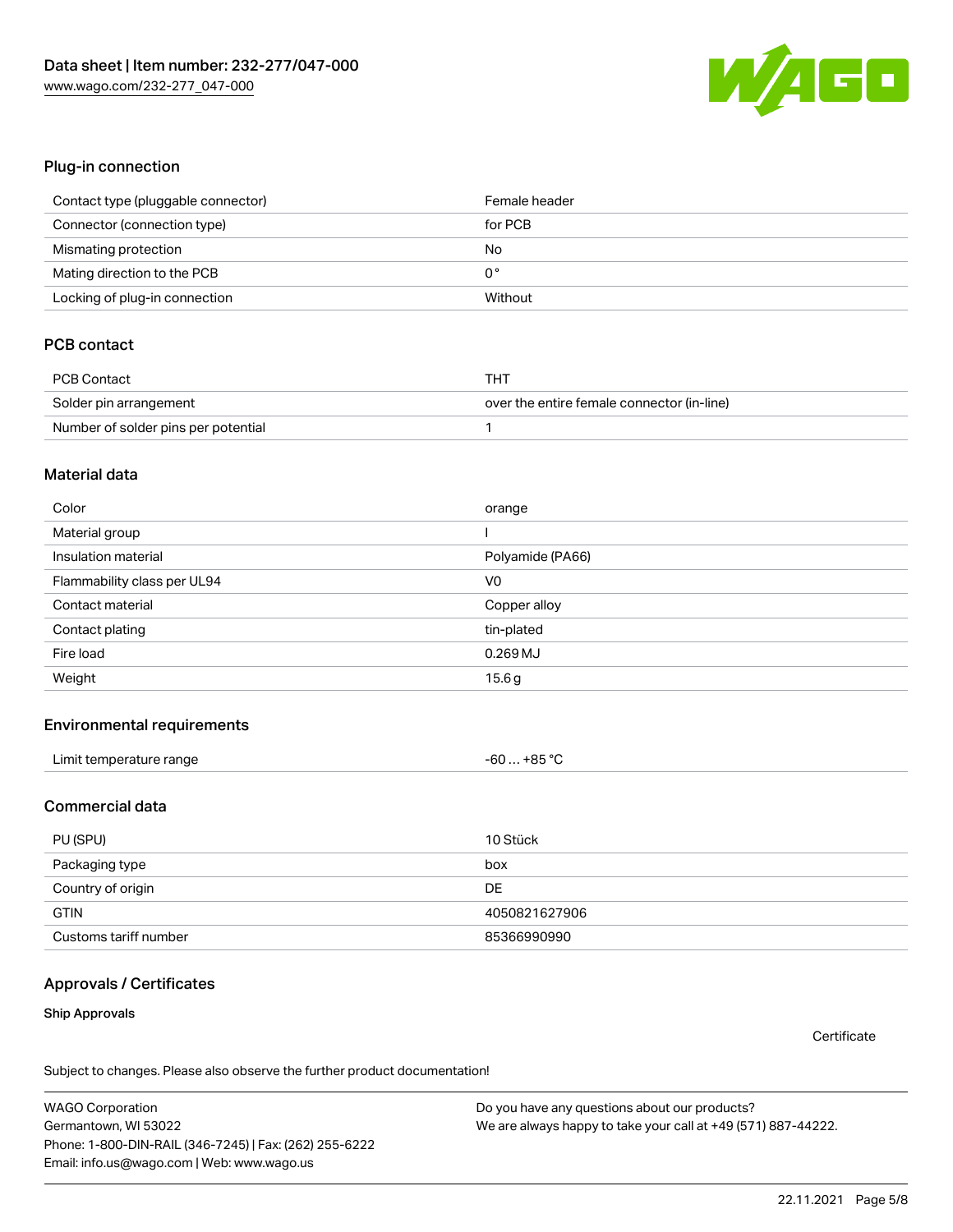### Data sheet | Item number: 232-277/047-000

[www.wago.com/232-277\\_047-000](http://www.wago.com/232-277_047-000)



| Logo                | Approval                                                | <b>Additional Approval Text</b> | name                                |
|---------------------|---------------------------------------------------------|---------------------------------|-------------------------------------|
| ABS                 | <b>ABS</b><br>American Bureau of Shipping               | $\overline{\phantom{a}}$        | $19 -$<br>HG15869876-<br><b>PDA</b> |
| VERITAS             | BV<br>Bureau Veritas S.A.                               | IEC 60998                       | 11915/D0 BV                         |
|                     | <b>DNV GL</b><br>Det Norske Veritas, Germanischer Lloyd | $\overline{\phantom{a}}$        | TAE 000016Z                         |
|                     |                                                         |                                 |                                     |
| <b>UL-Approvals</b> |                                                         |                                 |                                     |
| Logo                | Approval                                                | <b>Additional Approval Text</b> | Certificate<br>name                 |
|                     | UL<br>UL International Germany GmbH                     | <b>UL 1977</b>                  | E45171                              |

### Counterpart

Item no.231-647 Male connector; 17-pole; Pin spacing 5.08 mm ; orange [www.wago.com/231-647](https://www.wago.com/231-647)

### Optional accessories

Email: info.us@wago.com | Web: www.wago.us

#### Testing accessories

| Testing accessories                      |                                                                                                                            |                                                               |     |                      |
|------------------------------------------|----------------------------------------------------------------------------------------------------------------------------|---------------------------------------------------------------|-----|----------------------|
|                                          | Item no.: 231-661<br>Test plugs for female connectors; for 5 mm and 5.08 mm pin spacing; 2,50 mm <sup>2</sup> ; light gray |                                                               |     | www.wago.com/231-661 |
| <b>Downloads</b><br><b>Documentation</b> |                                                                                                                            |                                                               |     |                      |
| <b>Additional Information</b>            |                                                                                                                            |                                                               |     |                      |
| Technical explanations                   |                                                                                                                            | 2019 Apr 3                                                    | pdf | Download             |
|                                          | Subject to changes. Please also observe the further product documentation!                                                 |                                                               |     |                      |
| <b>WAGO Corporation</b>                  |                                                                                                                            | Do you have any questions about our products?                 |     |                      |
| Germantown, WI 53022                     |                                                                                                                            | We are always happy to take your call at +49 (571) 887-44222. |     |                      |
|                                          | Phone: 1-800-DIN-RAIL (346-7245)   Fax: (262) 255-6222                                                                     |                                                               |     |                      |
|                                          |                                                                                                                            |                                                               |     |                      |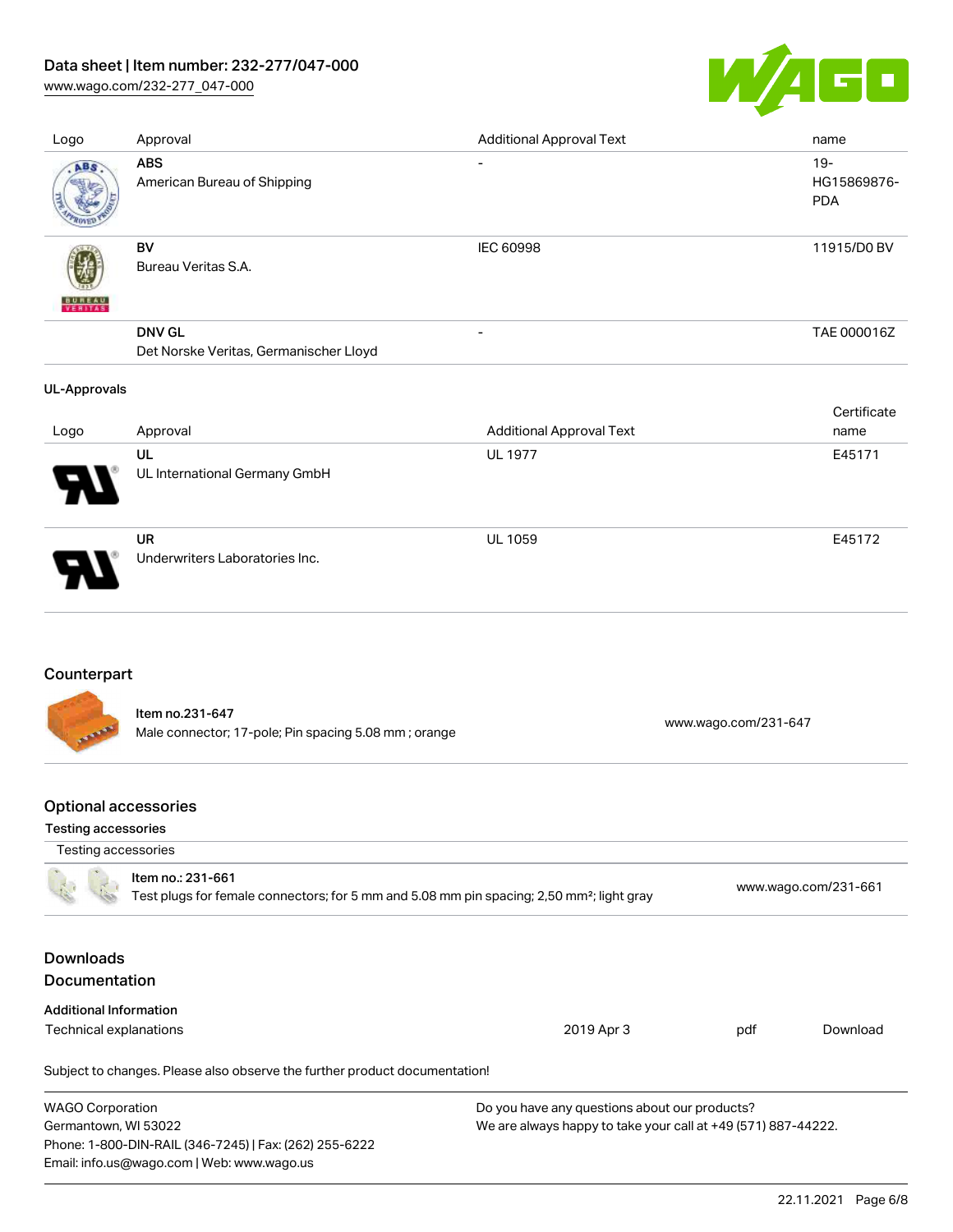

#### CAD files

#### PCB Design

| Symbol and Footprint 232-277/047-000                                                                                                                                   | URL | Download |
|------------------------------------------------------------------------------------------------------------------------------------------------------------------------|-----|----------|
| CAx data for your PCB design, consisting of "schematic symbols and PCB footprints",<br>allow easy integration of the WAGO component into your development environment. |     |          |
| Supported formats:                                                                                                                                                     |     |          |
| Ш<br>Accel EDA 14 & 15                                                                                                                                                 |     |          |
| Altium 6 to current version<br>ш                                                                                                                                       |     |          |
| П<br>Cadence Allegro                                                                                                                                                   |     |          |
| DesignSpark                                                                                                                                                            |     |          |
| Eagle Libraries                                                                                                                                                        |     |          |
| ш<br>KiCad                                                                                                                                                             |     |          |
| <b>Mentor Graphics BoardStation</b>                                                                                                                                    |     |          |
| Ш<br>Mentor Graphics Design Architect                                                                                                                                  |     |          |
| Mentor Graphics Design Expedition 99 and 2000                                                                                                                          |     |          |
| ш<br>OrCAD 9.X PCB and Capture                                                                                                                                         |     |          |
| ш<br>PADS PowerPCB 3, 3.5, 4.X, and 5.X                                                                                                                                |     |          |
| PADS PowerPCB and PowerLogic 3.0<br>Ш                                                                                                                                  |     |          |
| PCAD 2000, 2001, 2002, 2004, and 2006<br>ш                                                                                                                             |     |          |
| П<br>Pulsonix 8.5 or newer                                                                                                                                             |     |          |
| ш<br>STL                                                                                                                                                               |     |          |
| 3D STEP                                                                                                                                                                |     |          |
| TARGET 3001!<br>Ш                                                                                                                                                      |     |          |
| View Logic ViewDraw                                                                                                                                                    |     |          |
| ш<br>Quadcept                                                                                                                                                          |     |          |
| Zuken CadStar 3 and 4                                                                                                                                                  |     |          |
| Zuken CR-5000 and CR-8000<br>$\blacksquare$                                                                                                                            |     |          |
|                                                                                                                                                                        |     |          |

PCB Component Libraries (EDA), PCB CAD Library Ultra Librarian

#### Environmental Product Compliance

#### Compliance Search

Environmental Product Compliance 232-277/047-000

Subject to changes. Please also observe the further product documentation!

WAGO Corporation Germantown, WI 53022 Phone: 1-800-DIN-RAIL (346-7245) | Fax: (262) 255-6222 Email: info.us@wago.com | Web: www.wago.us